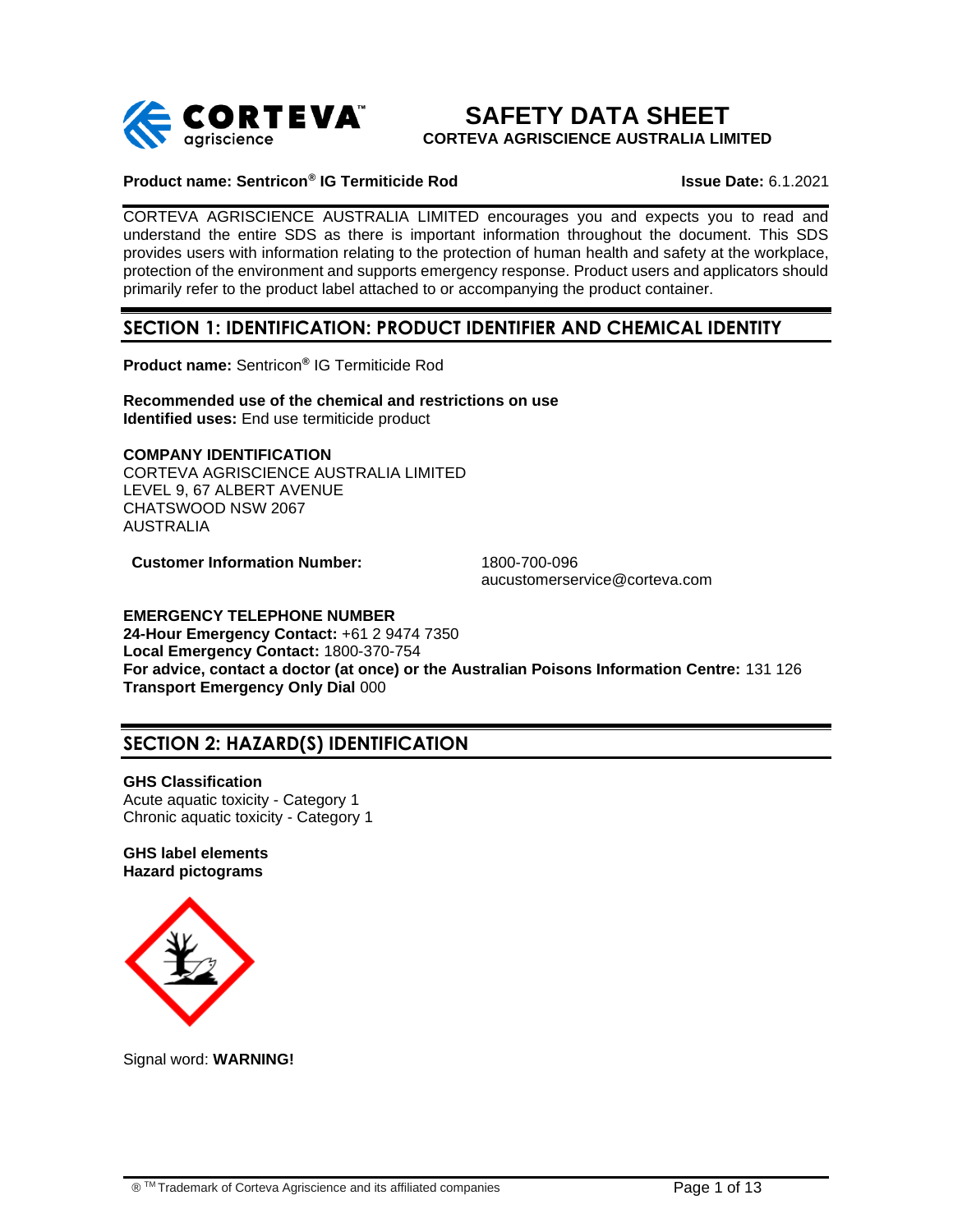### **Hazard statements**

Very toxic to aquatic life with long lasting effects.

### **Precautionary statements**

#### **Prevention**

Avoid release to the environment.

### **Response**

Collect spillage.

### **Disposal**

Dispose of contents/ container to an approved waste disposal plant.

### **Other hazards**

No data available

## **SECTION 3: COMPOSITION AND INFORMATION ON INGREDIENTS, IN ACCORDANCE WITH SCHEDULE 8**

| Component                       | <b>CASRN</b> | <b>IConcentration</b> |
|---------------------------------|--------------|-----------------------|
| <b>Hexaflumuron</b>             | 86479-06-3   | 0.5%                  |
| Cellulose                       | 9004-34-6    | $> 60.0 - < 70.0 \%$  |
| Octadecanoic acid, calcium salt | 1592-23-0    | $< 5.0 \%$            |
| <b>Balance</b>                  | N/A          | $\leq$ 29.9 %         |

## **SECTION 4: FIRST AID MEASURES**

### **Description of first aid measures**

**General advice:** If potential for exposure exists refer to Section 8 for specific personal protective equipment.

**Inhalation:** Move person to fresh air. If person is not breathing, call an emergency responder or ambulance, then give artificial respiration; if by mouth to mouth use rescuer protection (pocket mask etc). Call a poison control center or doctor for treatment advice.

**Skin contact:** Take off contaminated clothing. Rinse skin immediately with plenty of water for 15-20 minutes. Call a poison control center or doctor for treatment advice.

**Eye contact:** Flush eyes with plenty of water; remove contact lenses after the first 1-2 minutes then continue flushing for several minutes. Only mechanical effects expected. If effects occur, consult a physician, preferably an ophthalmologist. Get medical attention immediately.

**Ingestion:** No emergency medical treatment necessary.

**Most important symptoms and effects, both acute and delayed:** Aside from the information found under Description of first aid measures (above) and Indication of immediate medical attention and special treatment needed (below), any additional important symptoms and effects are described in Section 11: Toxicology Information.

### **Indication of any immediate medical attention and special treatment needed**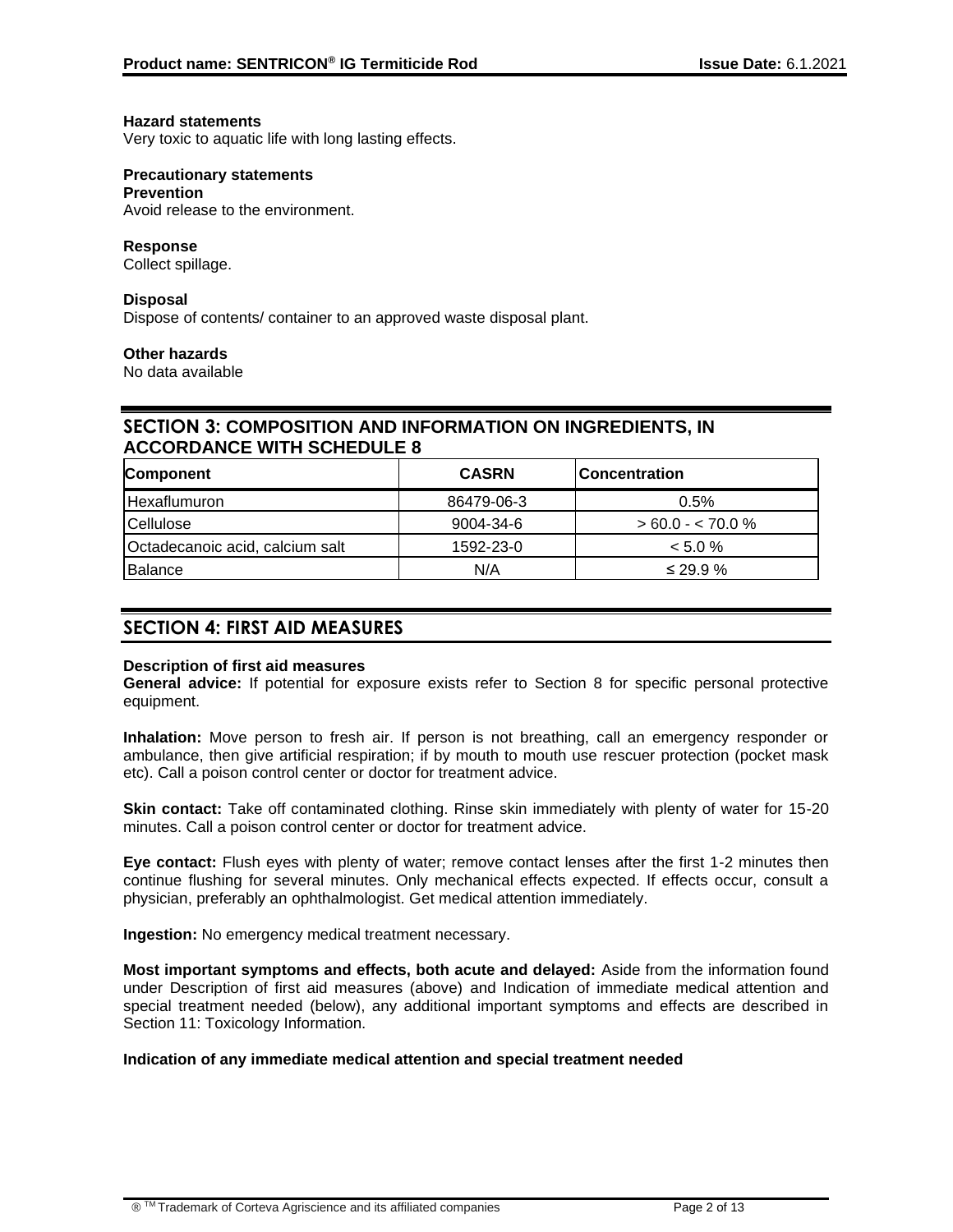**Notes to physician:** No specific antidote. Treatment of exposure should be directed at the control of symptoms and the clinical condition of the patient. Have the Safety Data Sheet, and if available, the product container or label with you when calling a poison control center or doctor, or going for treatment.

## **SECTION 5: FIREFIGHTING MEASURES**

### **Hazchem code:** Not applicable

**Suitable extinguishing media:** This material does not burn. If exposed to fire from another source, use suitable extinguishing agent for that fire.

#### **Unsuitable extinguishing media:** No data available

### **Special hazards arising from the substance or mixture**

**Hazardous combustion products:** During a fire, smoke may contain the original material in addition to combustion products of varying composition which may be toxic and/or irritating. Combustion products may include and are not limited to: Nitrogen oxides. Hydrogen fluoride. Hydrogen chloride. Carbon monoxide. Carbon dioxide.

#### **Unusual Fire and Explosion Hazards:** None known.

#### **Advice for firefighters**

**Fire Fighting Procedures:** Keep people away. Isolate fire and deny unnecessary entry. Consider feasibility of a controlled burn to minimize environment damage. Foam fire extinguishing system is preferred because uncontrolled water can spread possible contamination. This material does not burn. Fight fire for other material that is burning.

**Special protective equipment for firefighters:** Wear positive-pressure self-contained breathing apparatus (SCBA) and protective fire fighting clothing (includes fire fighting helmet, coat, trousers, boots, and gloves). Avoid contact with this material during fire fighting operations. If contact is likely, change to full chemical resistant fire fighting clothing with self-contained breathing apparatus. If this is not available, wear full chemical resistant clothing with self-contained breathing apparatus and fight fire from a remote location. For protective equipment in post-fire or non-fire clean-up situations, refer to the relevant sections.

## **SECTION 6: ACCIDENTAL RELEASE MEASURES**

**Personal precautions, protective equipment and emergency procedures:** Spilled material may cause a slipping hazard. Use appropriate safety equipment. For additional information, refer to Section 8: Exposure Controls and Personal Protection.

**Environmental precautions:** Prevent from entering into soil, ditches, sewers, waterways and/or groundwater. See Section 12: Ecological Information. Spills or discharge to natural waterways is likely to kill aquatic organisms.

**Methods and materials for containment and cleaning up:** Contain spilled material if possible. Small spills: Sweep up. Collect in suitable and properly labeled containers. Large spills: Contact Corteva Agriscience for clean-up assistance. See Section 13: Disposal Considerations, for additional information.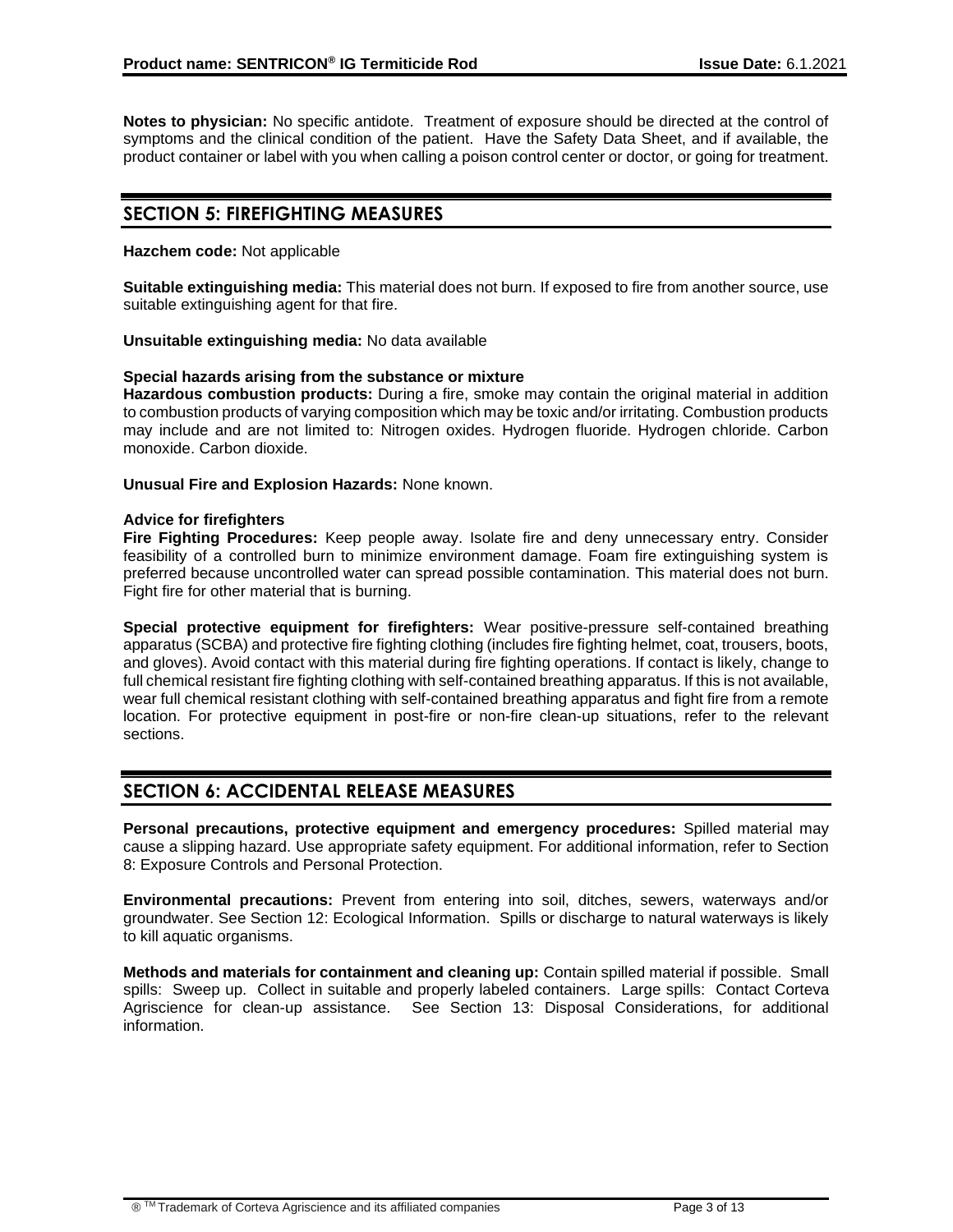## **7. HANDLING AND STORAGE, INCLUDING HOW THE CHEMICAL MAY BE SAFELY USED**

**Precautions for safe handling:** Keep out of reach of children. Do not swallow. Avoid contact with eyes, skin, and clothing. Avoid breathing dust or mist. Wash thoroughly after handling. Use with adequate ventilation. See Section 8: EXPOSURE CONTROLS AND PERSONAL PROTECTION.

**Conditions for safe storage:** Store in a dry place. Store in original container. Do not store near food, foodstuffs, drugs or potable water supplies.

## **SECTION 8: EXPOSURE CONTROLS AND PERSONAL PROTECTION**

### **Control parameters**

Exposure limits are listed below, if they exist.

| <b>Component</b>                | <b>Requlation</b> | <b>Type of listing</b> | <b>Value/Notation</b>   |
|---------------------------------|-------------------|------------------------|-------------------------|
| <b>Hexaflumuron</b>             | Dow IHG           | TWA                    | $0.05 \,\mathrm{mg/m3}$ |
| Cellulose                       | <b>ACGIH</b>      | TWA                    | $10 \text{ mg/m}$       |
|                                 | AU OEL            | TWA                    | 10 mg/m $3$             |
| Octadecanoic acid, calcium salt | <b>ACGIH</b>      | TWA                    | $10 \text{ mg/m}$       |
|                                 | AU OEL            | TWA                    | $10 \text{ mg/m}$ 3     |

RECOMMENDATIONS IN THIS SECTION ARE FOR MANUFACTURING, COMMERCIAL BLENDING AND PACKAGING WORKERS. APPLICATORS AND HANDLERS SHOULD SEE THE PRODUCT LABEL FOR PROPER PERSONAL PROTECTIVE EQUIPMENT AND CLOTHING.

### **Exposure controls**

**Engineering controls:** Use local exhaust ventilation, or other engineering controls to maintain airborne levels below exposure limit requirements or guidelines. If there are no applicable exposure limit requirements or guidelines, general ventilation should be sufficient for most operations. Local exhaust ventilation may be necessary for some operations.

### **Individual protection measures**

**Eye/face protection:** Use safety glasses (with side shields). If there is a potential for exposure to particles which could cause eye discomfort, wear chemical goggles.

### **Skin protection**

**Hand protection:** Use gloves chemically resistant to this material when prolonged or frequently repeated contact could occur. Use chemical resistant gloves classified under standard AS/NZS 2161.10: Protective gloves against chemicals and micro-organisms. Examples of preferred glove barrier materials include: Polyvinyl chloride ("PVC" or "vinyl"). Neoprene. Nitrile/butadiene rubber ("nitrile" or "NBR"). When prolonged or frequently repeated contact may occur, a glove is recommended to prevent contact with the solid material.

NOTICE: The selection of a specific glove for a particular application and duration of use in a workplace should also take into account all relevant workplace factors such as, but not limited to: Other chemicals which may be handled, physical requirements (cut/puncture protection, dexterity, thermal protection), potential body reactions to glove materials, as well as the instructions/specifications provided by the glove supplier.

### **Other protection:** Wear clean, body-covering clothing.

**Respiratory protection:** Respiratory protection should be worn when there is a potential to exceed the exposure limit requirements or guidelines. If there are no applicable exposure limit requirements or guidelines, wear respiratory protection when adverse effects, such as respiratory irritation or discomfort have been experienced, or where indicated by your risk assessment process. For most conditions, no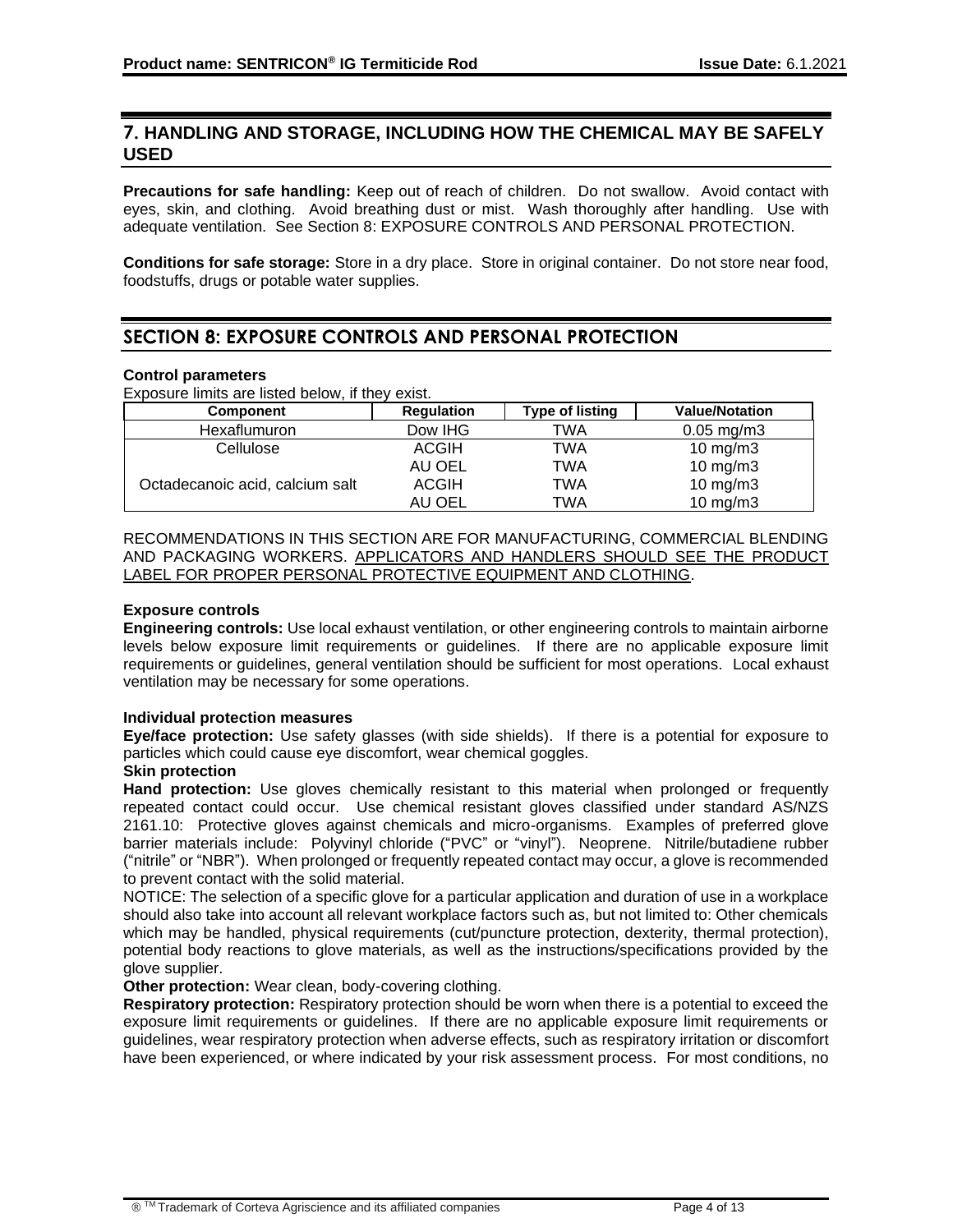respiratory protection should be needed; however, in dusty atmospheres, use an approved particulate respirator.

The following should be effective types of air-purifying respirators: Organic vapour cartridge with a particulate pre-filter.

**Other Information:** Selection and use of personal protective equipment should be in accordance with the recommendations in one or more of the relevant Australian/New Zealand Standards, including: AS/NZS 1336: Recommended practices for occupational eye protection.

AS/NZS 1337: Personal eye protection - Eye and face protectors for occupational applications.

AS/NZS 1715: Selection, use and maintenance of respiratory protective equipment.

AS/NZS 2161: Occupational protective gloves.

AS/NZS 2210: Occupational protective footwear.

AS/NZS 4501: Occupational protective clothing Set

## **SECTION 9: PHYSICAL AND CHEMICAL PROPERTIES**

### **Appearance**

| <b>Physical state</b>                             | Solid.                                                      |
|---------------------------------------------------|-------------------------------------------------------------|
| Colour                                            | White                                                       |
| Odour                                             | Mild                                                        |
| <b>Odour Threshold</b>                            | No data available                                           |
| pH                                                | 6.27 pH Electrode                                           |
| <b>Melting point/range</b>                        | No test data available                                      |
| <b>Freezing point</b>                             | Not applicable                                              |
| Boiling point (760 mmHg)                          | Not applicable                                              |
| Flash point - closed cup                          | Not applicable                                              |
| <b>Evaporation Rate (Butyl Acetate</b><br>$= 1$   | No data available                                           |
| <b>Flammability (solid, gas)</b>                  | No data available                                           |
| <b>Lower explosion limit</b>                      | Not applicable                                              |
| <b>Upper explosion limit</b>                      | Not applicable                                              |
| <b>Vapour Pressure</b>                            | No test data available                                      |
| <b>Relative Vapour Density (air = 1)</b>          | No test data available                                      |
| <b>Relative Density (water = 1)</b>               | No test data available                                      |
| <b>Water solubility</b>                           | No test data available                                      |
| <b>Partition coefficient: n-</b><br>octanol/water | No data available                                           |
| <b>Auto-ignition temperature</b>                  | Not applicable                                              |
| <b>Decomposition temperature</b>                  | No test data available                                      |
| <b>Kinematic Viscosity</b>                        | Not applicable to solids                                    |
| <b>Explosive properties</b>                       | No data available                                           |
| <b>Oxidizing properties</b>                       | No significant increase (>5C) in temperature.               |
| <b>Bulk Density</b>                               | 0.67 g/cm3 Loose Volumetric<br>0.73 g/cm3 Tapped Volumetric |
| <b>Molecular weight</b>                           | No test data available                                      |

NOTE: The physical data presented above are typical values and should not be construed as a specification.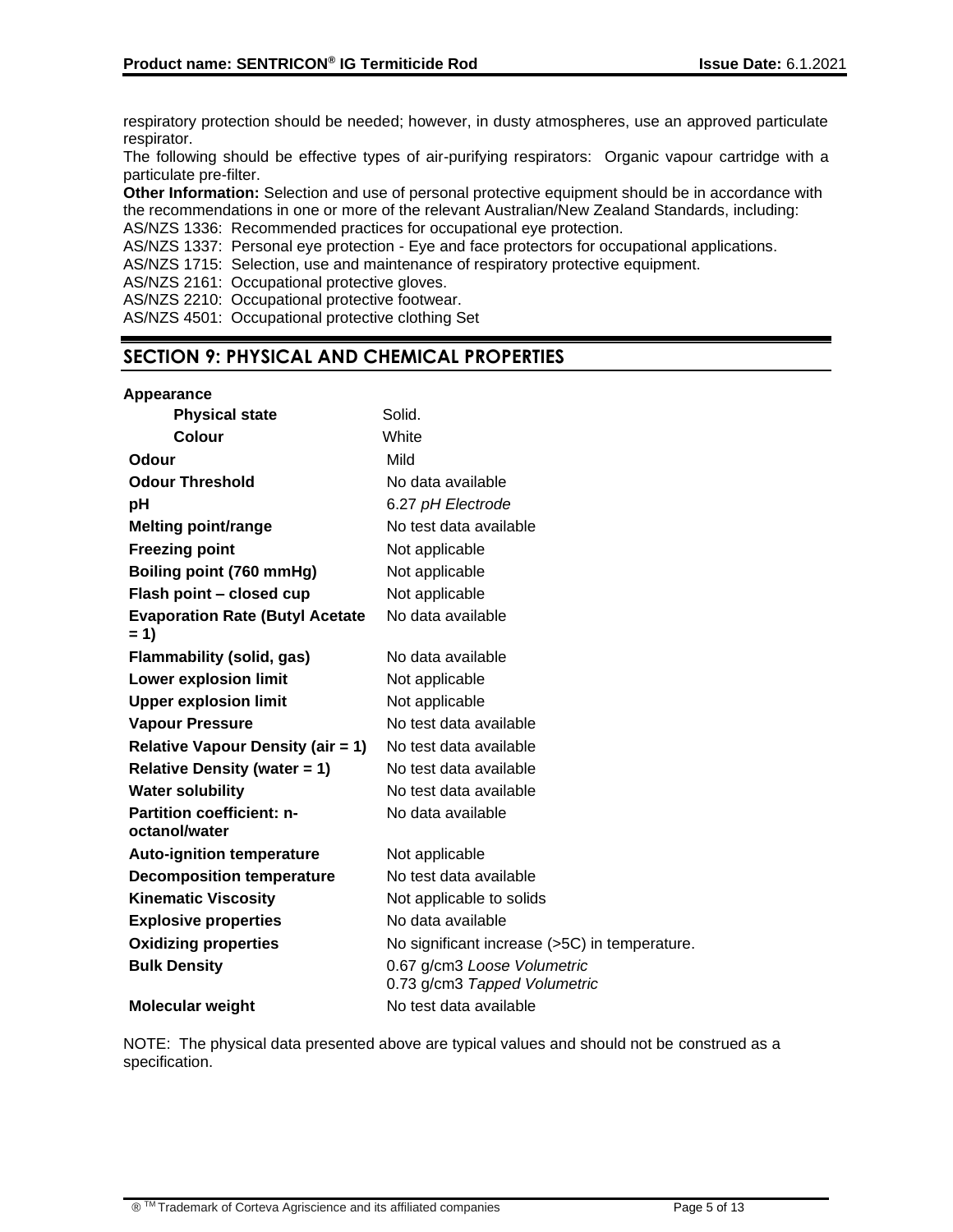## **SECTION 10: STABILITY AND REACTIVITY**

**Reactivity:** No dangerous reaction known under conditions of normal use.

**Chemical stability:** Thermally stable at recommended temperatures and pressures.

**Possibility of hazardous reactions:** Polymerization will not occur.

**Conditions to avoid:** Exposure to elevated temperatures can cause product to decompose.

**Incompatible materials:** Avoid contact with oxidizing materials. Avoid contact with: Strong bases.

**Hazardous decomposition products:** Decomposition products depend upon temperature, air supply and the presence of other materials. Hazardous decomposition products formed under fire conditions. Carbon dioxide. Carbon monoxide. Hydrogen chloride. Hydrogen fluoride.

## **SECTION 11: TOXICOLOGICAL INFORMATION**

#### **Acute toxicity**

**Acute oral toxicity**

Very low toxicity if swallowed. Harmful effects not anticipated from swallowing small amounts.

As product: Single dose oral LD50 has not been determined. Based on information for component(s): LD50, Rat > 5,000 mg/kg. Estimated.

#### **Acute dermal toxicity**

Prolonged skin contact is unlikely to result in absorption of harmful amounts.

As product: The dermal LD50 has not been determined. Based on information for component(s): LD50, Rat > 2,000 mg/kg. Estimated

#### **Acute inhalation toxicity**

No adverse effects are anticipated from single exposure to dust. Based on the available data, narcotic effects were not observed. Based on the available data, respiratory irritation was not observed.

As product: The LC50 has not been determined.

#### **Skin corrosion/irritation**

Brief contact is essentially non-irritating to skin.

#### **Serious eye damage/eye irritation**

Solid or dust may cause irritation or corneal injury due to mechanical action.

#### **Sensitization**

Based on information for component(s): Did not cause allergic skin reactions when tested on guinea pigs.

For respiratory sensitization: No relevant data found.

### **Specific Target Organ Systemic Toxicity (Single Exposure)**

Available data are inadequate to determine single exposure specific target organ toxicity.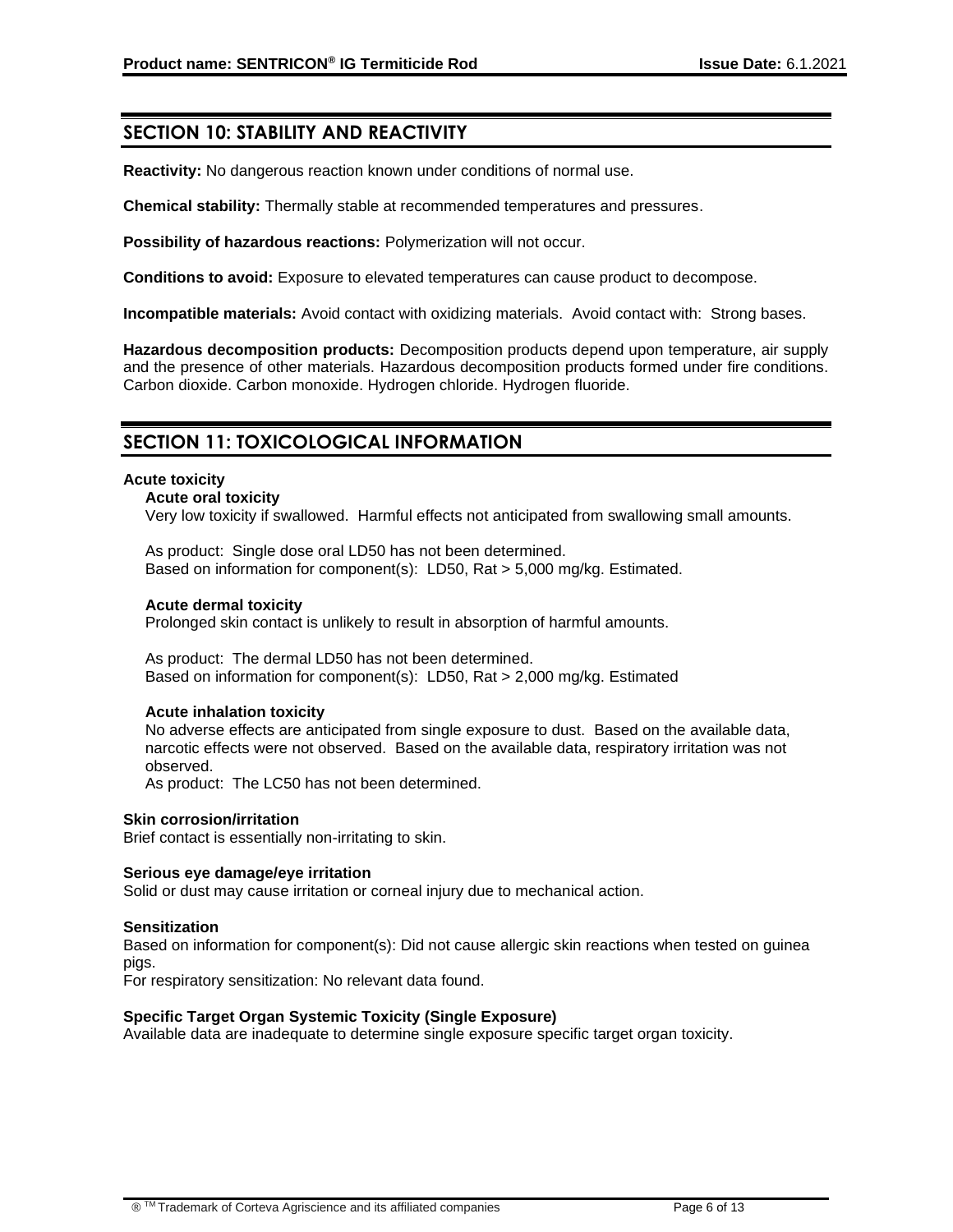### **Specific Target Organ Systemic Toxicity (Repeated Exposure)**

For the active ingredient: Hexaflumuron. In animals, effects have been reported on the following organs: Blood. Liver, Spleen.

May cause methemoglobinaemia, thereby impairing the blood's ability to transport oxygen.

### **Carcinogenicity**

Component(s) did not cause cancer in laboratory animals.

### **Teratogenicity**

Component(s) did not cause birth defects or any other foetal effects in laboratory animals.

### **Reproductive toxicity**

For the active ingredient: In animal studies, did not interfere with reproduction.

For the major component(s): In animal studies, cellulose has been shown to interfere with fertility and reproduction as a result of nutritional deficiencies associated with extremely high dietary concentrations of cellulose.

#### **Mutagenicity**

For the active ingredient: Hexaflumuron. In vitro genetic toxicity studies were negative in some cases and positive in other cases. Animal genetic toxicity studies were negative.

#### **Aspiration Hazard**

Based on physical properties, not likely to be an aspiration hazard.

### **COMPONENTS INFLUENCING TOXICOLOGY:**

#### **Hexaflumuron**

### **Acute inhalation toxicity**

No adverse effects are anticipated from single exposure to dust. Based on the available data, narcotic effects were not observed. Based on the available data, respiratory irritation was not observed.

LC50, Rat, male and female, 4 Hour, Dust > 7.0 mg/l

### **Cellulose**

### **Acute inhalation toxicity**

The LC50 has not been determined.

#### **Octadecanoic acid, calcium salt**

#### **Acute inhalation toxicity**

Dust may cause irritation to upper respiratory tract (nose and throat). The LC50 has not been determined.

### **Balance**

### **Acute inhalation toxicity**

The LC50 has not been determined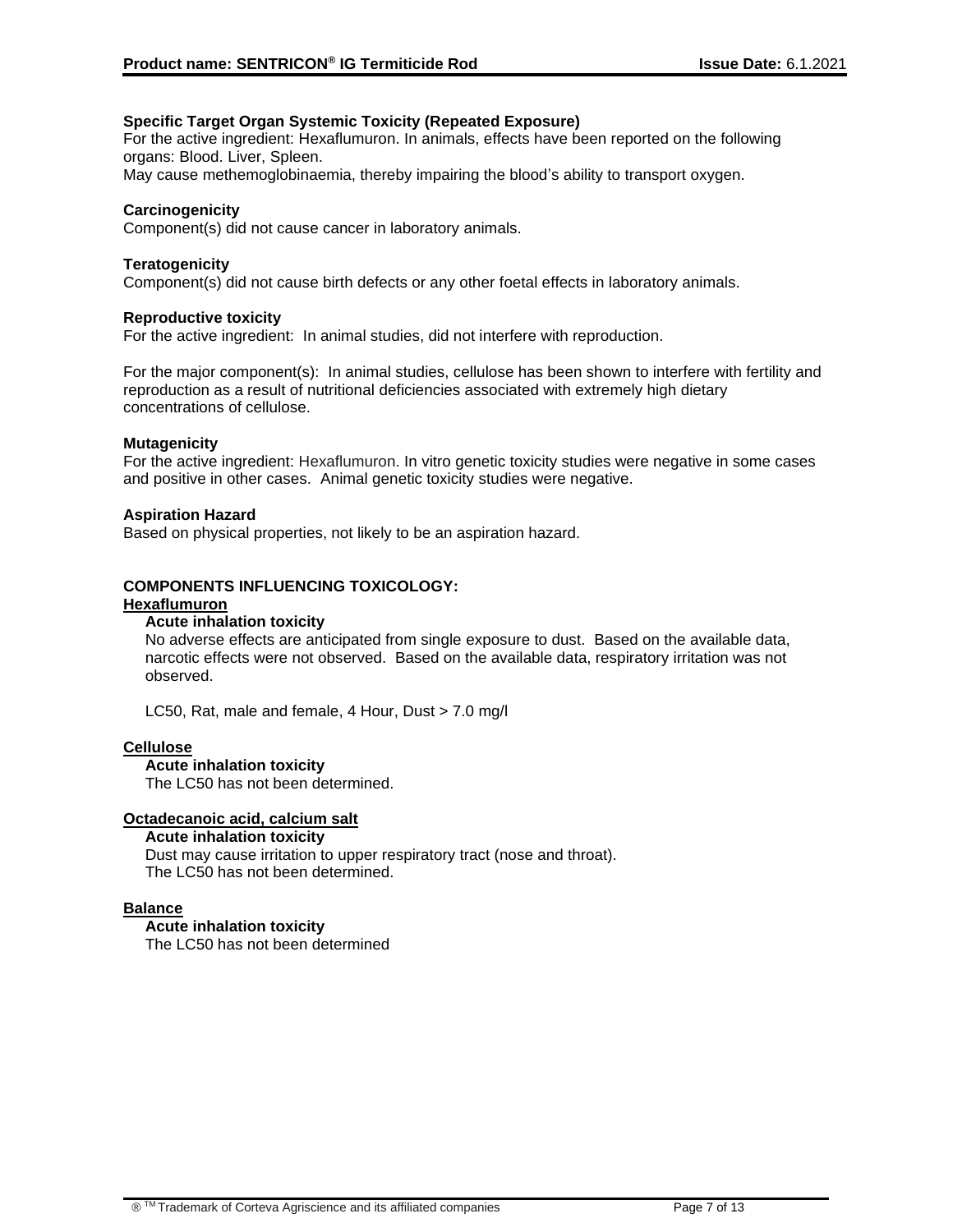## **SECTION 12: ECOLOGICAL INFORMATION**

*Ecotoxicological information appears in this section when such data is available.*  **Ecotoxicity**

## **Hexaflumuron**

## **Acute toxicity to fish**

Material is very highly toxic to aquatic organisms on an acute basis (LC50/EC50 <0.1 mg/L in the most sensitive species).

LC50, Oncorhynchus mykiss (rainbow trout), static test, 96 Hour, > 0.5 mg/l

LC50, Lepomis macrochirus (Bluegill sunfish), 96 Hour, > 100 mg/l

#### **Acute toxicity to aquatic invertebrates**

EC50, Daphnia magna (Water flea), 48 Hour, 0.000111 mg/l

#### **Acute toxicity to algae/aquatic plants**

ErC50, Pseudokirchneriella subcapitata (green algae), 96 Hour, > 3.2 mg/l

#### **Toxicity to bacteria**

EC50, activated sludge, 3 Hour, > 100 mg/l, OECD 209 Test

#### **Chronic toxicity to aquatic invertebrates**

NOEC, Daphnia magna (Water flea), 21 d, 0.000001 mg/l

### **Toxicity to Above Ground Organisms**

Material is practically non-toxic to birds on an acute basis (LD50 > 2000 mg/kg). Oral LD50, Colinus virginianus (Bobwhite quail), > 2000 mg/kg bodyweight.

Material is slightly toxic to birds on a dietary basis (LC50 between 1001 and 5000 ppm). Dietary LC50, Colinus virginianus (Bobwhite quail), 5 d, 4786 mg/kg diet.

Contact LD50, Apis mellifera (bees), 48 Hour, > 100 micrograms/bee Oral LD50, Apis mellifera (bees), 48 Hour, > 100 micrograms/bee

### **Toxicity to soil-dwelling organisms**

LC50, Eisenia fetida (earthworms), 14 d, 880 mg/kg

### **Cellulose**

#### **Acute toxicity to fish**

Material is practically non-toxic to aquatic organisms on an acute basis (LC50/EC50/EL50/LL50 >100 mg/L in the most sensitive species tested). LC50, Fish, 96 Hour, > 100 mg/l

#### **Acute toxicity to algae/aquatic plants**

EC50, Algae, 96 Hour, Growth rate inhibition > 100 mg/l

### **Toxicity to bacteria**

LC50, Bacteria > 100 mg/l

### **Octadecanoic acid, calcium salt**

### **Acute toxicity to fish**

The LC50 value is above the water solubility. The EC50 value is above the water solubility.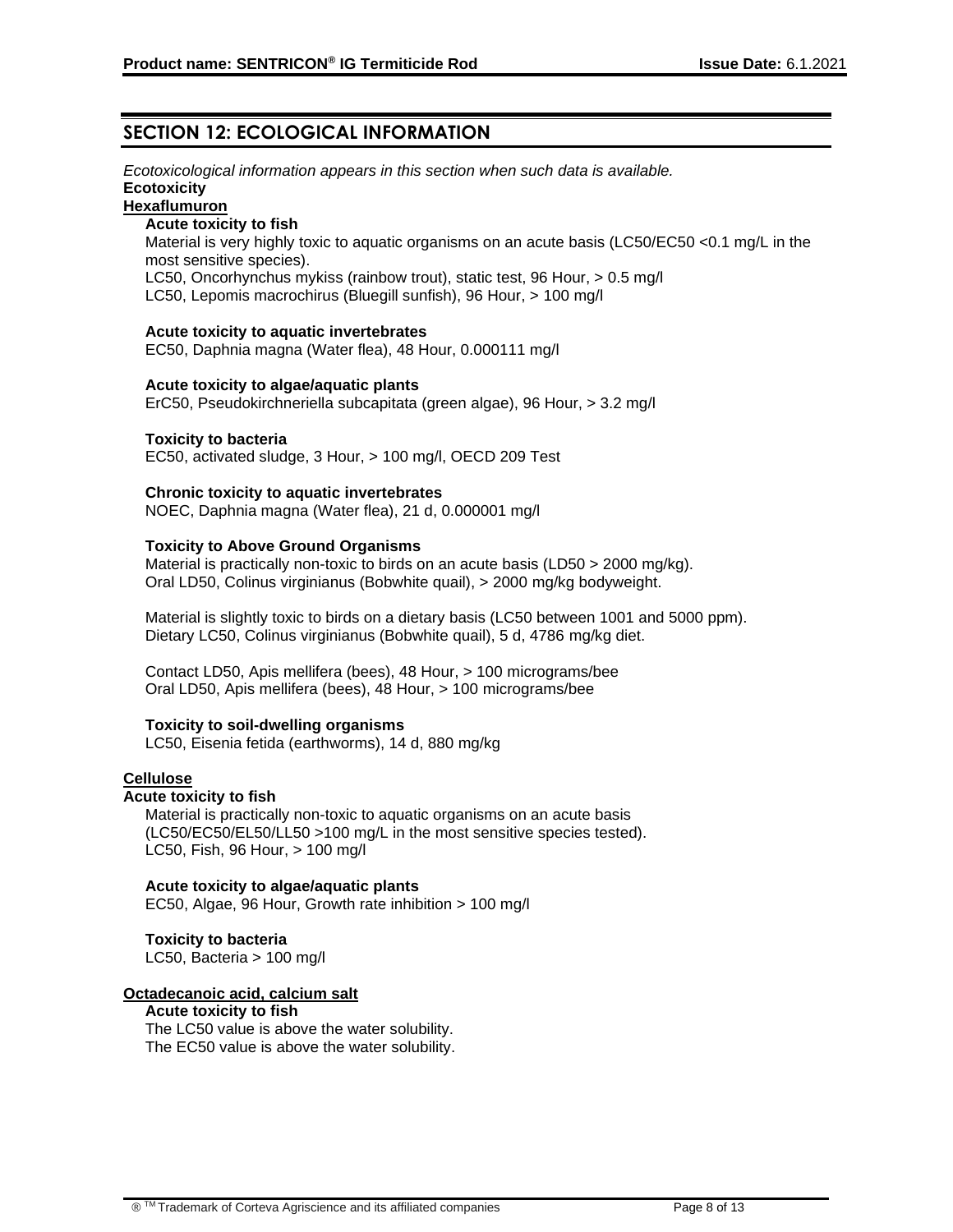LC50, Oryzias latipes (Japanese medaka), 96 Hour, estimated> 100 mg/l, OECD Test Guideline 203 or Equivalent

### **Acute toxicity to aquatic invertebrates**

EC50, Daphnia magna (Water flea), 48 Hour, estimated> 100 mg/l, OECD Test Guideline 202

### **Acute toxicity to algae/aquatic plants**

EyC50, Pseudokirchneriella subcapitata (algae), 72 Hour, Cell yield inhibition, estimated> 100 mg/l, OECD Test Guideline 201 ErC50, Pseudokirchneriella subcapitata (algae), 72 Hour, Growth rate, estimated> 100 mg/l, OECD Test Guideline 201

### **Balance**

**Acute toxicity to fish** 

No relevant data found.

### **Persistence and degradability**

#### **Hexaflumuron**

**Biodegradability:** Material is readily biodegradable. Passes OECD test(s) for ready biodegradability. 10-day Window: Pass **Biodegradation:** 76 % **Exposure time:** 28 d **Method:** OECD Test Guideline 301D or Equivalent

**Theoretical Oxygen Demand:** 4.72 mg/mg **Stability in Water (1/2-life):** 22 days, pH 7

### **Cellulose**

**Biodegradability:** Biodegradation rate may increase in soil and/or water with acclimation.

**Theoretical Oxygen Demand:** 1.18 mg/mg

### **Octadecanoic acid, calcium salt**

**Biodegradability:** Material is expected to be readily biodegradable. **Theoretical Oxygen Demand:** 2.74 mg/mg

### **Balance**

**Biodegradability:** No relevant data found.

## **Bioaccumulative potential**

### **Hexaflumuron**

**Bioaccumulation:** Bioconcentration potential is high (BCF > 3,000 or Log Pow between 5 and 7). **Partition coefficient: n-octanol/water (log Pow):** 5.68. Estimated. **Bioconcentration factor (BCF):** 3,800 - 5,600 Fish. 28 d. Measured

### **Cellulose**

**Bioaccumulation:** No bioconcentration is expected because of the relatively high molecular weight (MW greater than 1000).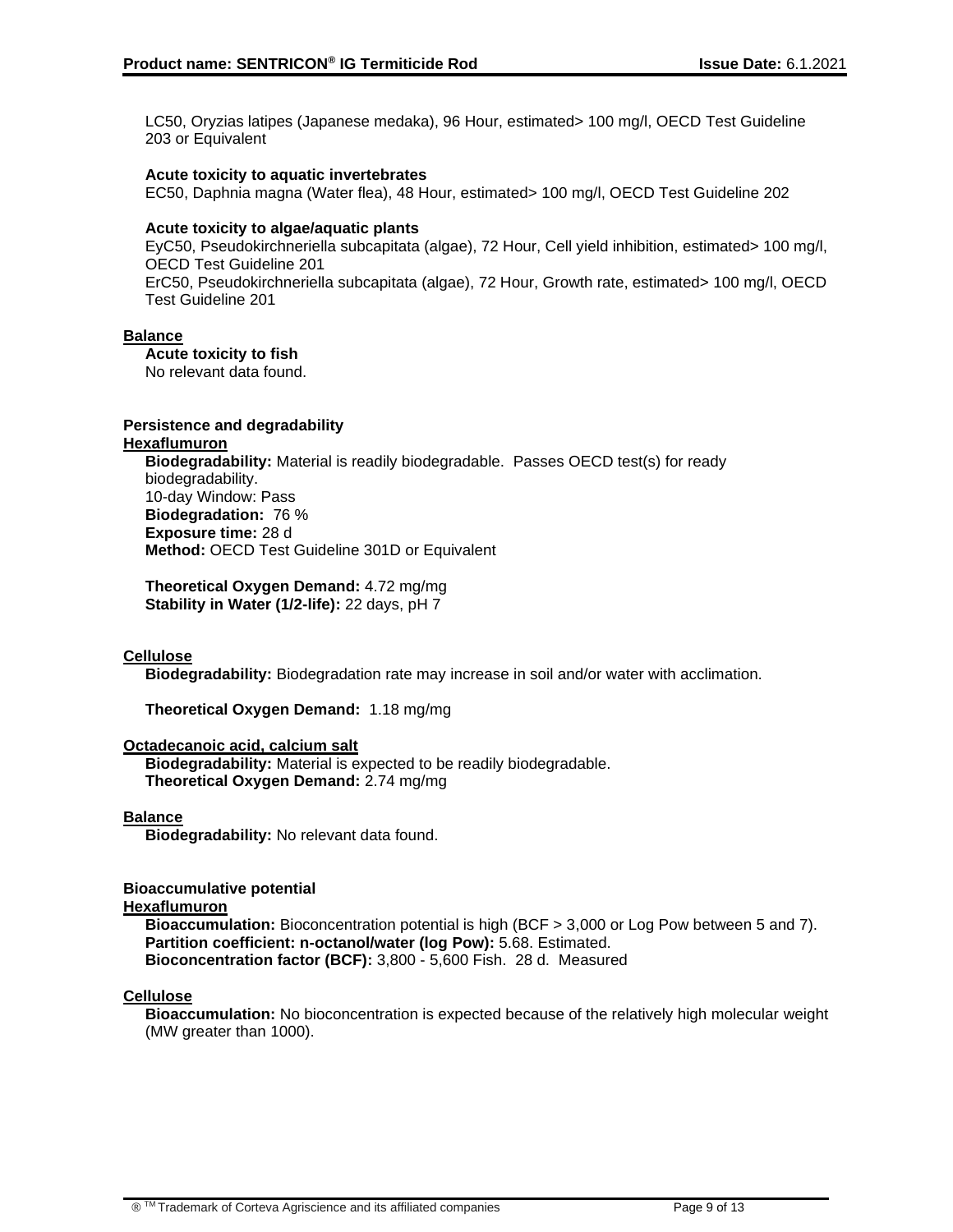### **Octadecanoic acid, calcium salt**

**Bioaccumulation:** No data available for this product.

### **Balance**

**Bioaccumulation:** No relevant data found.

# **Mobility in Soil**

**Hexaflumuron**

Potential for mobility in soil is slight (Koc between 2,000 and 5,000). **Partition coefficient (Koc):** 3,096 – 41,170 Estimated.

### **Cellulose**

No data available.

### **Octadecanoic acid, calcium salt**

No data available.

### **Balance**

No relevant data found.

#### **Results of PBT and vPvB assessment Hexaflumuron**

This substance has not been assessed for persistence, bioaccumulation and toxicity (PBT).

### **Cellulose**

This substance has not been assessed for persistence, bioaccumulation and toxicity (PBT).

### **Octadecanoic acid, calcium salt**

This substance has not been assessed for persistence, bioaccumulation and toxicity (PBT).

### **Balance**

This substance has not been assessed for persistence, bioaccumulation and toxicity (PBT).

### **Other adverse effects**

### **Hexaflumuron**

No relevant data found.

### **Cellulose**

This substance is not on the Montreal Protocol list of substances that deplete the ozone layer.

### **Octadecanoic acid, calcium salt**

This substance is not on the Montreal Protocol list of substances that deplete the ozone layer.

### **Balance**

This substance is not on the Montreal Protocol list of substances that deplete the ozone layer.

## **13. DISPOSAL CONSIDERATIONS**

**Disposal methods:** If wastes and/or containers cannot be disposed of according to the product label directions, disposal of this material must be in accordance with your local or area regulatory authorities.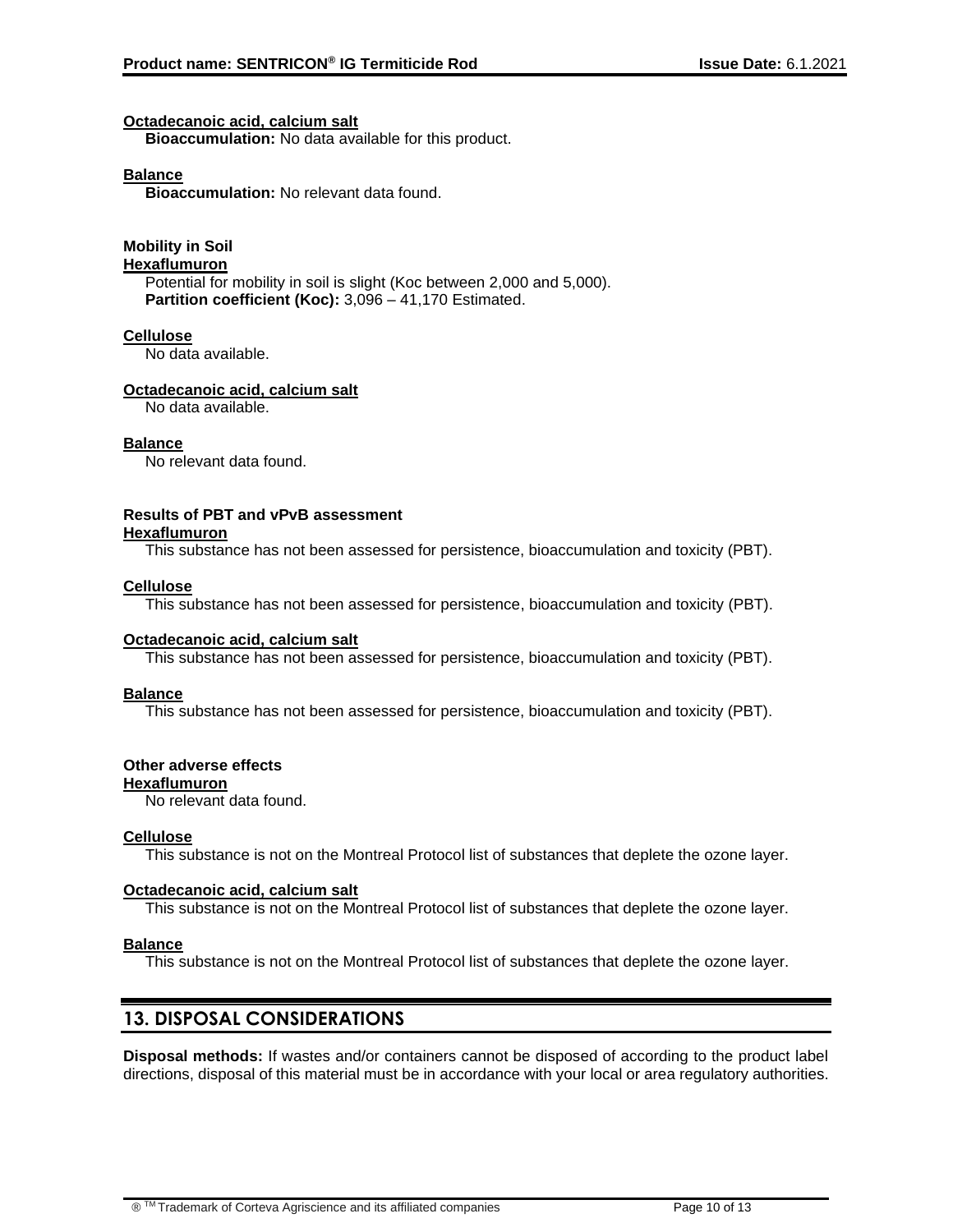This information presented below only applies to the material as supplied. The identification based on characteristic(s) or listing may not apply if the material has been used or otherwise contaminated. It is the responsibility of the waste generator to determine the toxicity and physical properties of the material generated to determine the proper waste identification and disposal methods in compliance with applicable regulations. If the material as supplied becomes a waste, follow all applicable regional, national and local laws.

## **14. TRANSPORT INFORMATION**

### **ADG**

| <b>Proper shipping name</b> | ENVIRONMENTALLY HAZARDOUS SUBSTANCE, SOLID,<br>N.O.S. (HEXAFLUMURON) |
|-----------------------------|----------------------------------------------------------------------|
| UN number                   | UN 3077                                                              |
| Class                       | 9                                                                    |
| <b>Packing group</b>        | Ш                                                                    |
| <b>Marine pollutant</b>     | Hexaflumuron                                                         |

### **Classification for SEA transport (IMO-IMDG):**

| Proper shipping name                                   | ENVIRONMENTALLY HAZARDOUS SUBSTANCE, SOLID,            |
|--------------------------------------------------------|--------------------------------------------------------|
|                                                        | N.O.S. (HEXAFLUMURON)                                  |
| UN number                                              | UN 3077                                                |
| Class                                                  | 9                                                      |
| Packing group                                          | Ш                                                      |
| <b>Marine pollutant</b>                                | Hexaflumuron                                           |
| <b>Transport in bulk</b><br>according to Annex I or II | Consult IMO regulations before transporting ocean bulk |
| of MARPOL 73/78 and the                                |                                                        |
| <b>IBC or IGC Code</b>                                 |                                                        |

### **Classification for AIR transport (IATA/ICAO):**

| Proper shipping name | ENVIRONMENTALLY HAZARDOUS SUBSTANCE, SOLID,<br>N.O.S. (HEXAFLUMURON) |
|----------------------|----------------------------------------------------------------------|
| UN number            | UN 3077                                                              |
| <b>Class</b>         |                                                                      |
| Packing group        | Ш                                                                    |

### **Hazchem code:** Not applicable

### **Further information:**

Environmentally Hazardous Substances meeting the descriptions of UN 3077 or UN 3082 are not subject to the Australian Code for the Transport of Dangerous Goods (ADG). This applies when transported by road or rail in packaging's that do not incorporate a receptacle exceeding 500 kg(L) or IBCs per ADG Special Provision AU01.

Marine Pollutants in single or combination packaging containing a net quantity per single or inner packaging of 5 L or less for liquids or having a net mass per single or inner packaging of 5 KG or less for solids may be transported as non-dangerous goods as provided in section 2.10.2.7 of IMDG code and IATA special provision A197.

This information is not intended to convey all specific regulatory or operational requirements/ information relating to this product. Additional transportation system information can be obtained through an authorized sales or customer service representative. It is the responsibility of the transporting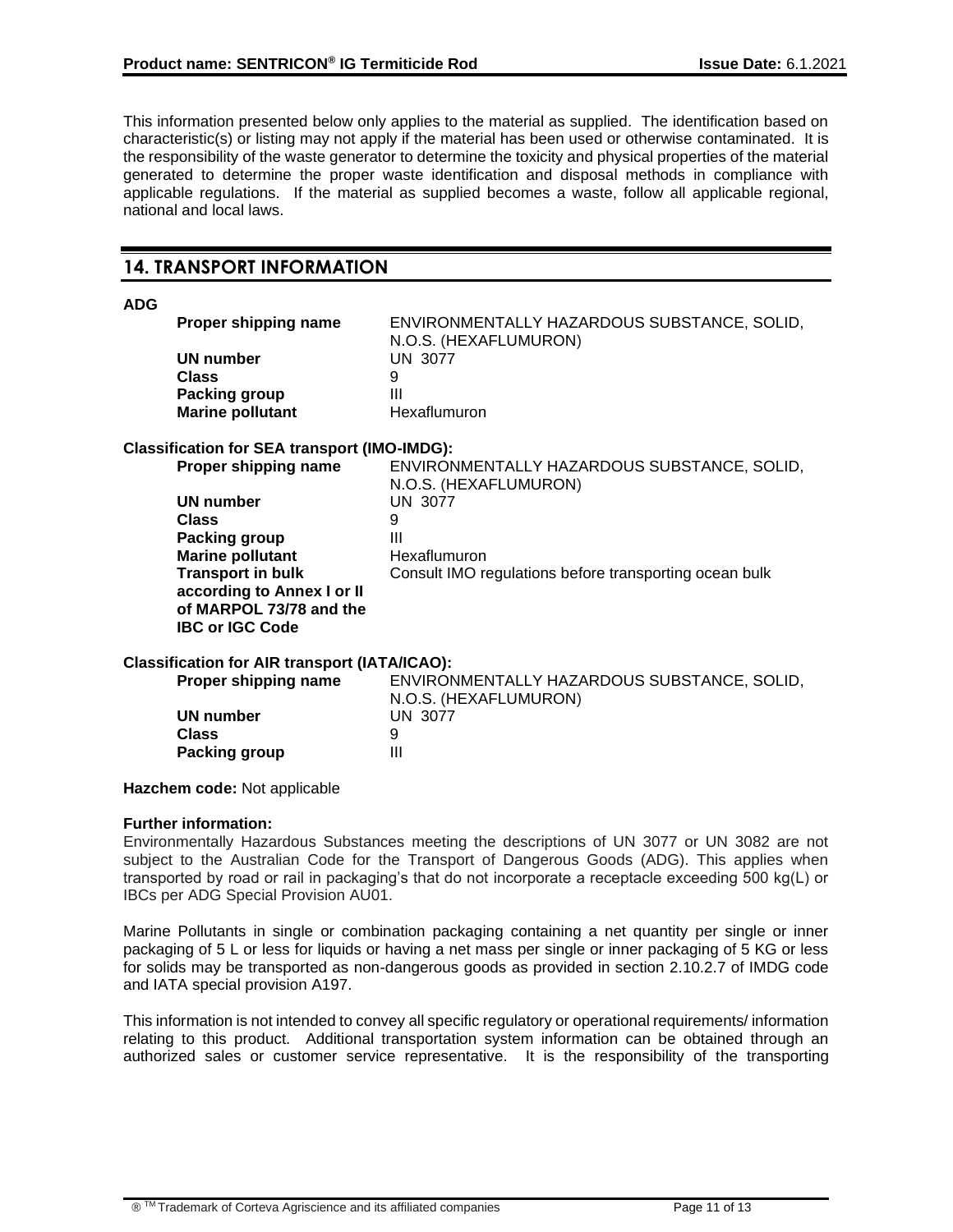organization to follow all applicable laws, regulations and rules relating to the transportation of the material.

## **15. REGULATORY INFORMATION**

**Poison Schedule:** None allocated **APVMA Approval Number:** 80120

# **16. OTHER INFORMATION**

### **Revision**

Identification Number: 101271436 / A143 / Issue Date: 6.01.2021 / Replaces: 28.11.2019 DAS Code: GF-2060 Sections amended: 1, 15, 16

### **Legend**

| <b>ACGIH</b> | American Conference of Governmental Industrial Hygienists. Threshold Limit Values (TLV) |
|--------------|-----------------------------------------------------------------------------------------|
| AU OEL       | Australia. Workplace Exposure Standards for Airborne Contaminants.                      |
| Dow IHG      | Dow Industrial Hygiene Guideline                                                        |
| TWA          | Exposure standard - time weighted average                                               |

### **Full text of other abbreviations**

AICS - Australian Inventory of Chemical Substances; ANTT - National Agency for Transport by Land of Brazil; ASTM - American Society for the Testing of Materials; bw - Body weight; CMR - Carcinogen, Mutagen or Reproductive Toxicant; DIN - Standard of the German Institute for Standardisation; DSL - Domestic Substances List (Canada); ECx - Concentration associated with x% response; ELx - Loading rate associated with x% response; EmS - Emergency Schedule; ENCS - Existing and New Chemical Substances (Japan); ErCx - Concentration associated with x% growth rate response; ERG - Emergency Response Guide; GHS - Globally Harmonized System; GLP - Good Laboratory Practice; IARC - International Agency for Research on Cancer; IATA - International Air Transport Association; IBC - International Code for the Construction and Equipment of Ships carrying Dangerous Chemicals in Bulk; IC50 - Half maximal inhibitory concentration; ICAO - International Civil Aviation Organization; IECSC - Inventory of Existing Chemical Substances in China; IMDG - International Maritime Dangerous Goods; IMO - International Maritime Organization; ISHL - Industrial Safety and Health Law (Japan); ISO - International Organisation for Standardization; KECI - Korea Existing Chemicals Inventory; LC50 - Lethal Concentration to 50 % of a test population; LD50 - Lethal Dose to 50% of a test population (Median Lethal Dose); MARPOL - International Convention for the Prevention of Pollution from Ships; n.o.s. - Not Otherwise Specified; Nch - Chilean Norm; NO(A)EC - No Observed (Adverse) Effect Concentration; NO(A)EL - No Observed (Adverse) Effect Level; NOELR - No Observable Effect Loading Rate; NOM - Official Mexican Norm; NTP - National Toxicology Program; NZIoC - New Zealand Inventory of Chemicals; OECD - Organization for Economic Co-operation and Development; OPPTS - Office of Chemical Safety and Pollution Prevention; PBT - Persistent, Bioaccumulative and Toxic substance; PICCS - Philippines Inventory of Chemicals and Chemical Substances; (Q)SAR - (Quantitative) Structure Activity Relationship; REACH - Regulation (EC) No 1907/2006 of the European Parliament and of the Council concerning the Registration, Evaluation, Authorisation and Restriction of Chemicals; SADT - Self-Accelerating Decomposition Temperature; SDS - Safety Data Sheet; TCSI - Taiwan Chemical Substance Inventory; TDG - Transportation of Dangerous Goods; TSCA - Toxic Substances Control Act (United States); UN - United Nations; UNRTDG - United Nations Recommendations on the Transport of Dangerous Goods; vPvB - Very Persistent and Very Bioaccumulative; WHMIS - Workplace Hazardous Materials Information System.